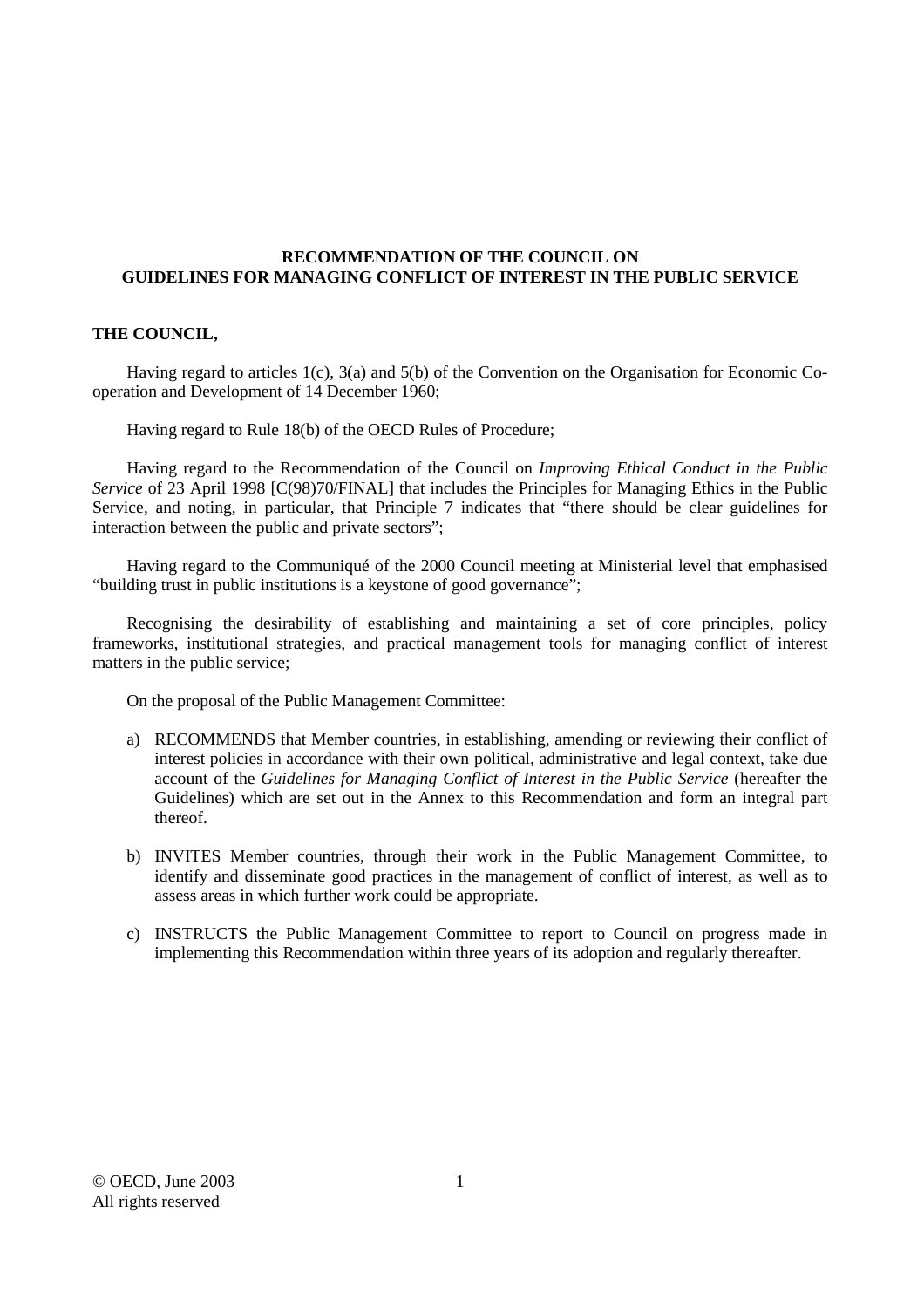### **ANNEX TO THE RECOMMENDATION OF THE COUNCIL ON OECD GUIDELINES FOR MANAGING CONFLICT OF INTEREST IN THE PUBLIC SERVICE**

#### **Preface**

#### *A growing public concern*

1. Serving the public interest is the fundamental mission of governments and public institutions. Citizens expect individual public officials to perform their duties with integrity, in a fair and unbiased way. Governments are increasingly expected to ensure that public officials do not allow their private interests and affiliations to compromise official decision-making and public management. In an increasingly demanding society, inadequately managed conflicts of interest on the part of public officials have the potential to weaken citizens' trust in public institutions.

2. Conflicts of interest in both the public and private sectors have become a major matter of public concern world-wide. In government and the public sector, conflict of interest situations have long been the focus of specific policy; legislation and management approaches intended to maintain integrity and disinterested decision-making in government and public institutions. In the private sector there has also been a long history of concern for integrity in business, and in particular for protecting the interests of shareholders and the public at large. Recent scandals have drawn attention to the importance of avoiding conflicts of interest which can become an issue when, for example, a public official leaves public office for employment in the business or NGO sector, or an accounting firm offers both auditing and consulting services to the same client, or a regulatory agency becomes too closely aligned to the business entities it is intended to supervise.

3. New forms of relationship have developed between the public sector and the business and nonprofit sectors, giving rise for example to increasingly close forms of collaboration such as public/private partnerships, self-regulation, interchanges of personnel, and sponsorships. New forms of employment in the public sector have also emerged with potential for changes to traditional employment obligations and loyalties. In consequence, there is clearly an emerging potential for new forms of conflict of interest involving an individual official's private interests and public duties, and growing public concern has put pressure on governments to ensure that the integrity of official decision-making is not compromised.

4. While a conflict of interest is not *ipso facto* corruption, there is increasing recognition that conflicts between the private interests and public duties of public officials, if inadequately managed, can result in corruption. The proper objective of an effective Conflict of Interest policy is not the simple prohibition of all private-capacity interests on the part of public officials, even if such an approach were conceivable. The immediate objective should be to maintain the integrity of official policy and administrative decisions, and of public management generally, recognising that an unresolved conflict of interest may result in abuse of public office.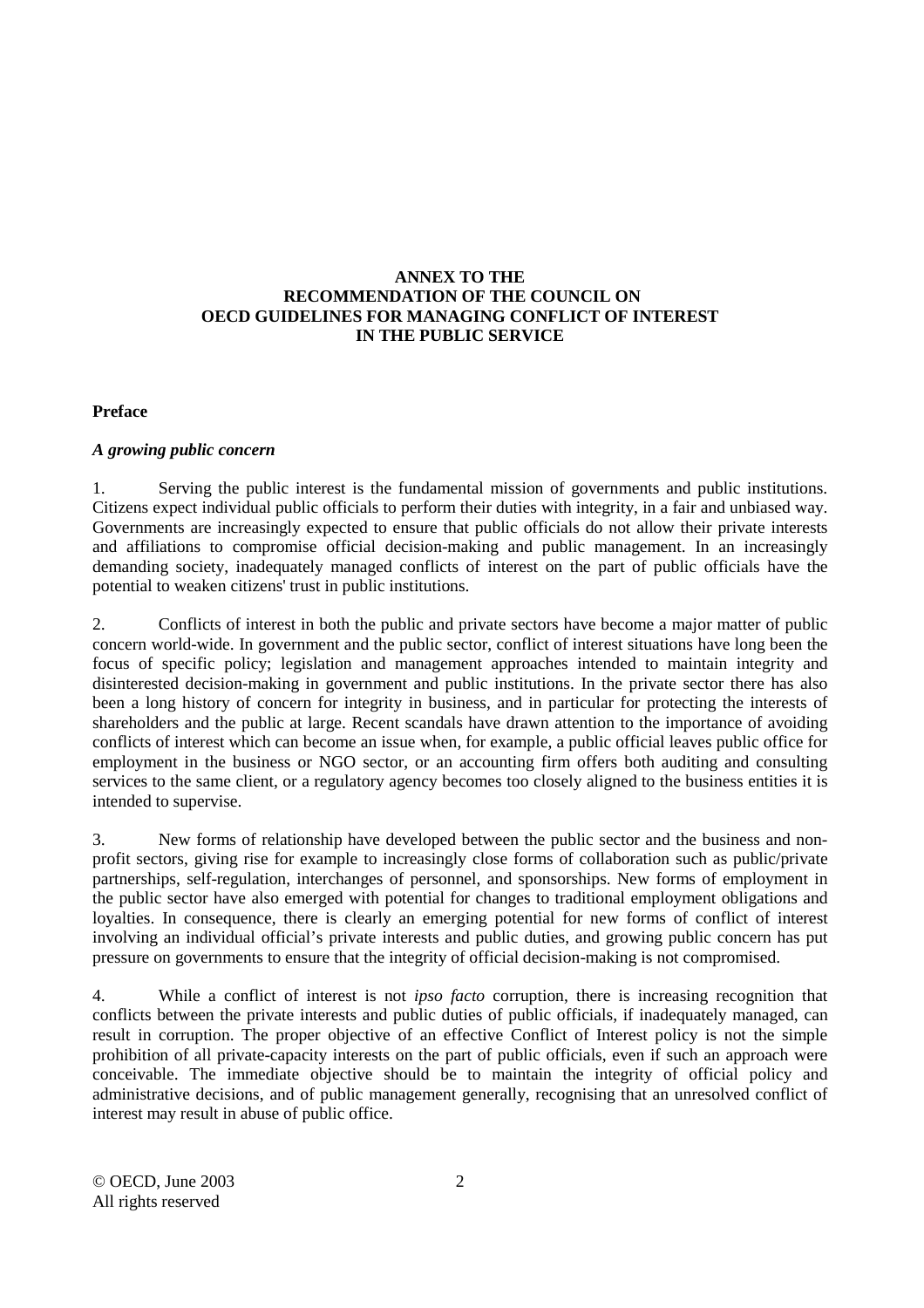5. This objective can generally be achieved by ensuring that public bodies possess and implement relevant policy standards for promoting integrity, effective processes for identifying risk and dealing with emergent conflicts of interest, appropriate external and internal accountability mechanisms, and management approaches -- including sanctions -- that aim to ensure that public officials take personal responsibility for complying with both the letter and the spirit of such standards.

6. Traditionally, the different approaches to managing conflict of interest situations which have been taken by member countries have reflected their different historical, legal and public service traditions. Institutional measures such as positive external audit and verification, or other internal supervisory approaches, do have a place in the management of conflict situations. Other measures, such as limited or full publication of disclosed interests and/or the development of a strong management culture supporting integrity, may also be effective.

## **Managing Conflict of Interest**

7. In a rapidly changing public sector environment, conflicts of interest will always be an issue for concern. A too-strict approach to controlling the exercise of private interests may be conflict with other rights, or be unworkable or counter-productive in practice, or may deter some people from seeking public office altogether. Therefore a modern Conflict of Interest policy should seek to strike a balance, by identifying risks to the integrity of public organisations and public officials, prohibiting unacceptable forms of conflict, managing conflict situations appropriately, making public organisations and individual officials aware of the incidence of such conflicts, ensuring effective procedures are deployed for the identification, disclosure, management, and promotion of the appropriate resolution of conflict of interest situations.

### *Aims of the Guidelines*

8. The primary aim of the Guidelines is to help member countries, at central government level, consider existing Conflict of Interest policy and practice relating to public officials -- including public servants/civil servants, employees, and holders of public office -- who work in the national public administration. The Guidelines can also provide general guidance for other branches of government, subnational level government, and state-owned corporations.

9. In particular, the Guidelines reflect policies and practices that have proved effective in OECD countries, and are intended to:

- Help government institutions and agencies to develop an effective Conflict of Interest policy that fosters public confidence in their integrity, and the integrity of public officials and public decisionmaking.
- Create a practical framework of reference for reviewing existing solutions and modernising mechanisms in line with good practices in OECD countries.
- Promote a public service culture where conflicts of interest are properly identified and resolved or managed, in an appropriately transparent and timely way, without unduly inhibiting the effectiveness and efficiency of the public organisations concerned.
- Support partnerships between the public sector and the business and non-profit sectors, in accordance with clear public standards defining the parties' responsibilities for integrity.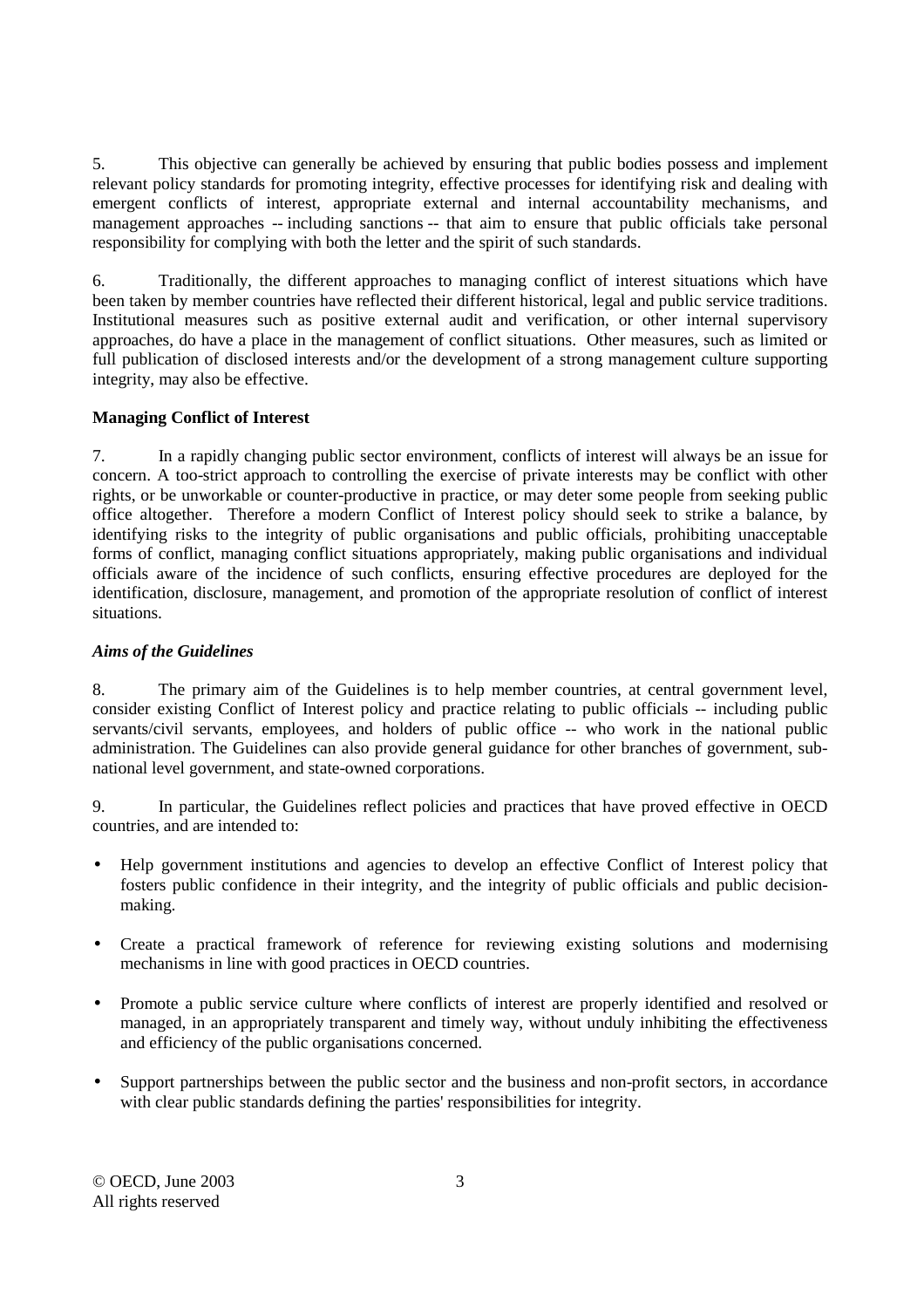## *Defining a "conflict of interest"*

10. Historically, defining the term 'conflict of interest' has been the subject of many and varying approaches. As all public officials have legitimate interests which arise out of their capacity as private citizens, conflicts of interest cannot simply be avoided or prohibited, and must be defined, identified, and managed. These Guidelines adopt a definitional approach which is deliberately simple and practical to assist effective identification and management of conflict situations, as follows:

*A 'conflict of interest' involves a conflict between the public duty and private interests of a public official, in which the public official has private-capacity interests which could improperly influence the performance of their official duties and responsibilities.* 

11. Defined in this way, 'conflict of interest' has the same meaning as 'actual conflict of interest'. A conflict of interest situation can thus be current, or it may be found to have existed at some time in the past.

12. By contrast, an *apparent* conflict of interest can be said to exist where it *appears* that a public official's private interests could improperly influence the performance of their duties *but this is not in fact the case*. A *potential* conflict arises where a public official has private interests which are such that a conflict of interest would arise if the official were to become involved in relevant (i.e. conflicting) official responsibilities in the future.

13. Where a private interest has *in fact* compromised the proper performance of a public official's duties, that specific situation is better regarded as an instance of misconduct or 'abuse of office', or even an instance of corruption, rather than as a 'conflict of interest'.

14. In this definition, 'private interests' are not limited to financial or pecuniary interests, or those interests which generate a direct personal benefit to the public official. A conflict of interest may involve otherwise legitimate private-capacity activity, personal affiliations and associations, and family interests, if those interests could reasonably be considered likely to influence improperly the official's performance of their duties. A special case is constituted by the matter of post-public office employment for a public official: the negotiation of future employment by a public official prior to leaving public office is widely regarded as a conflict of interest situation.

15. Defined in this way, conflict of interest is the focus of these Guidelines because, if not managed or resolved appropriately, it has the potential to undermine the proper functioning of democratic governments by:

- Weakening adherence by public officials to the ideals of legitimacy, impartiality, and fairness in public decision-making, and
- Distorting the rule of law, the development and application of policy, the functioning of markets, and the allocation of public resources.

#### **Core principles for managing conflict of interest**

16. In the interests of maintaining public confidence in public institutions, the Guidelines reflect the fact that public officials may be expected to observe in particular the following core principles in dealing with conflict of interest matters to promote integrity in the performance of official duties and responsibilities: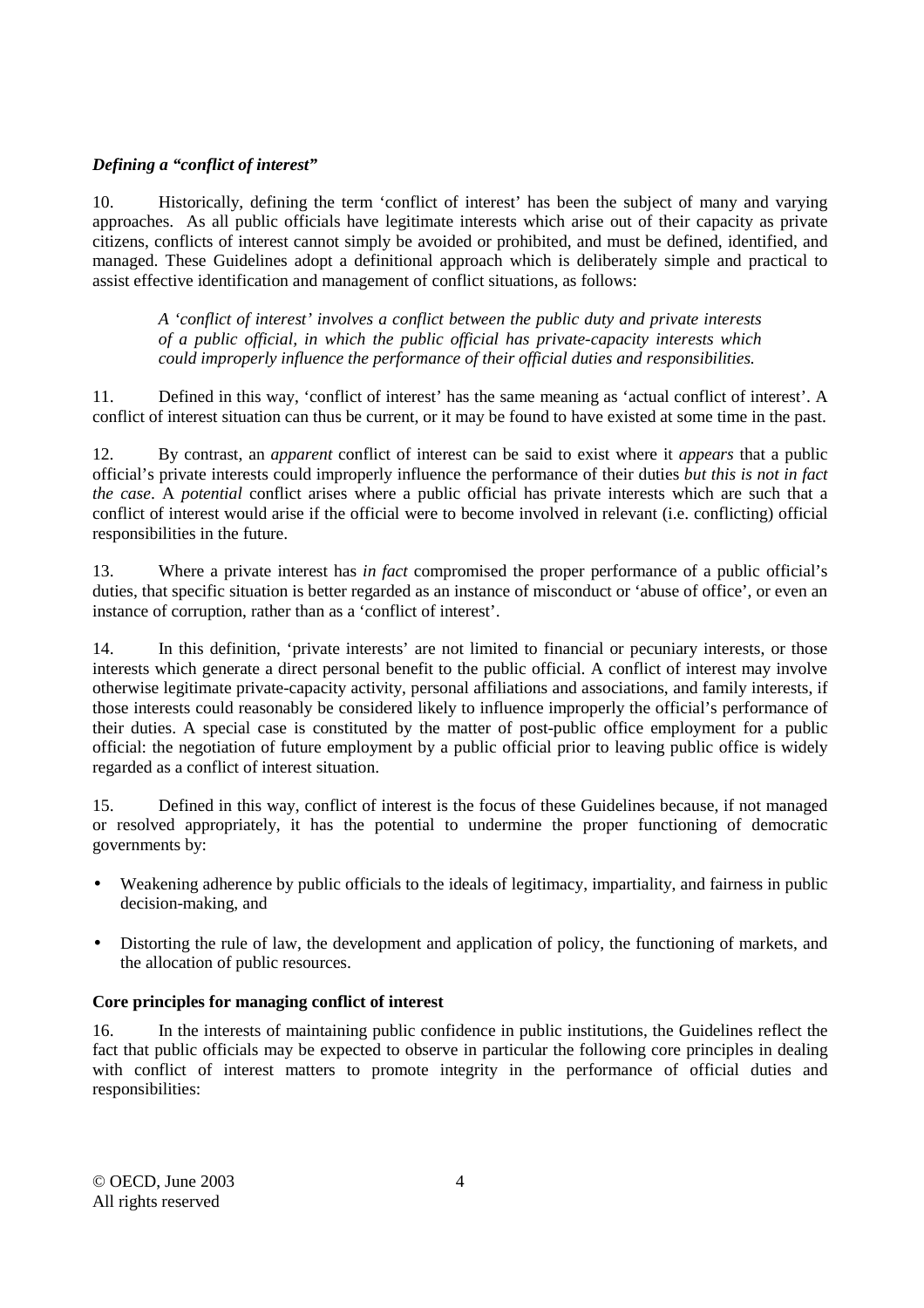## *Serving the public interest*

- Public officials should make decisions and provide advice on the basis of the relevant law and policy, and the merits of each case, without regard for personal gain (i.e. be "disinterested"). The integrity of official decision-making, in particular in the application of policy to individual cases, should not be prejudiced by the religious, professional, party-political, ethnic, family, or other personal preferences or alignments of the decision-maker.
- Public officials should dispose of, or restrict the operation of, private interests that could compromise official decisions in which they participate. Where this is not feasible, a public official should abstain from involvement in official decisions which could be compromised by their private-capacity interests and affiliations.
- Public officials should avoid private-capacity action which could derive an improper advantage from 'inside information' obtained in the course of official duties, where the information is not generally available to the public, and are required not to misuse their position and government resources for private gain.
- Public officials should not seek or accept any form of improper benefit in expectation of influencing the performance or non-performance of official duties or functions.
- Public officials are expected not to take improper advantage of a public office or official position which they held previously, including privileged information obtained in that position, especially when seeking employment or appointment after leaving public office.

#### *Supporting transparency and scrutiny*

- Public officials and public organisations are expected to act in a manner that will bear the closest public scrutiny. This obligation is not fully discharged simply by acting within the letter of the law; it also entails respecting broader public service values such as disinterestedness, impartiality and integrity.
- Public officials' private interests and affiliations that could compromise the disinterested performance of public duties should be disclosed appropriately, to enable adequate control and management of a resolution.
- Public organisations and officials should ensure consistency and an appropriate degree of openness in the process of resolving or managing a conflict of interest situation.
- Public officials and public organisations should promote scrutiny of their management of conflict of interest situations, within the applicable legal framework.

#### *Promoting individual responsibility and personal example*

- Public officials are expected to act at all times so that their integrity serves an example to other public officials and the public.
- Public officials should accept responsibility for arranging their private-capacity affairs, as far as reasonably possible, so as to prevent conflicts of interest arising on appointment to public office and thereafter.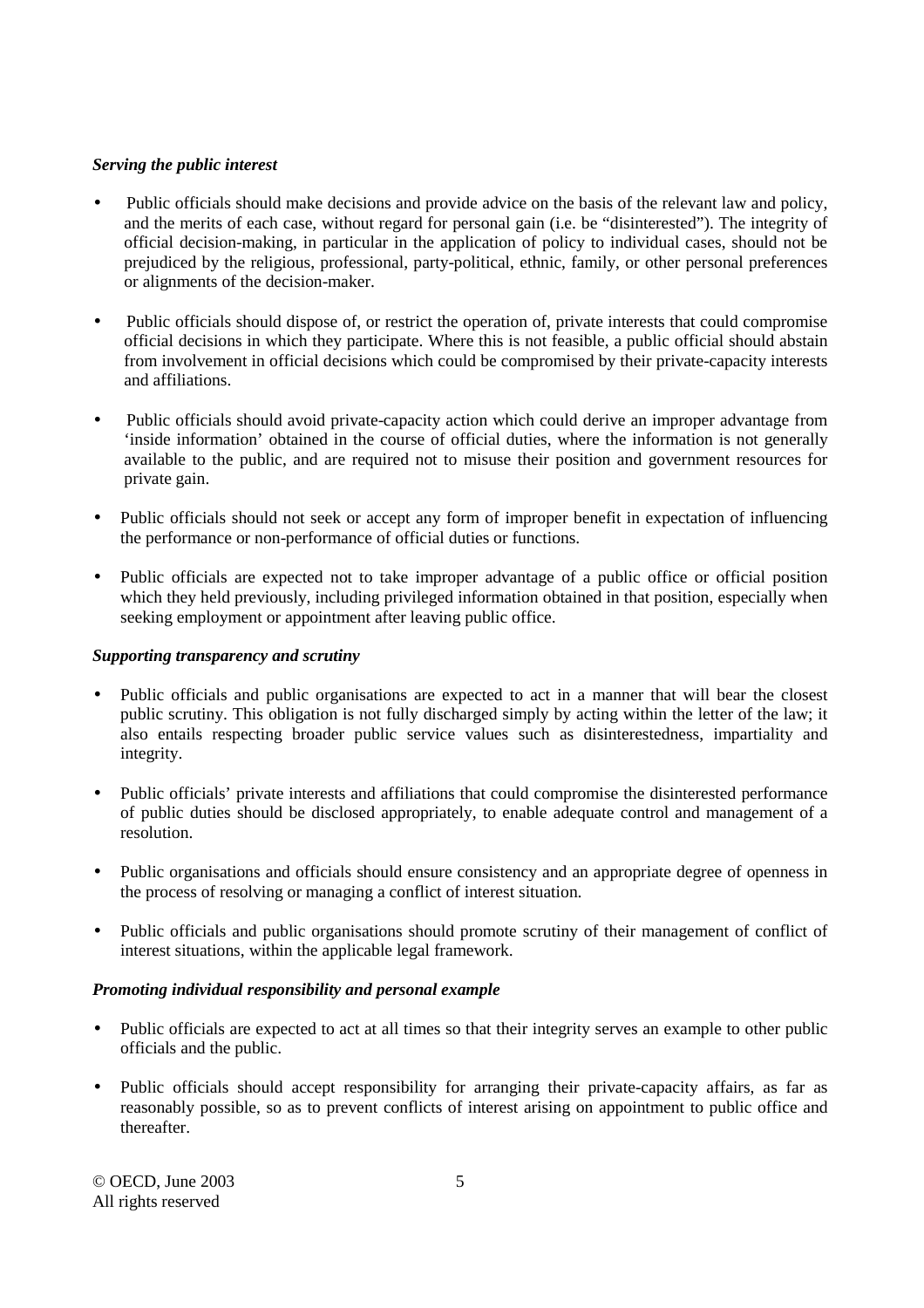- Public officials should accept responsibility for identifying and resolving conflicts in favour of the public interest when a conflict does arise.
- Public officials and public organisations are expected to demonstrate their commitment to integrity and professionalism through their application of effective Conflict of Interest policy and practice.

## *Engendering an organisational culture which is intolerant of conflicts of interest*

- Public organisations should provide and implement adequate management policies, processes, and practices in the working environment to encourage the effective control and management of conflict of interest situations.
- Organisational practices should encourage public officials to disclose and discuss conflict of interest matters, and provide reasonable measures to protect disclosures from misuse by others.
- Public organisations should create and sustain a culture of open communication and dialogue concerning integrity and its promotion.
- Public organisations should provide guidance and training to promote understanding and dynamic evolution of the public organisation's established rules and practices, and their application to the working environment.

## **Developing the Policy Framework**

17. Defining a policy approach to dealing with conflict of interest is an essential part of the political, administrative and legal context of a country's public administration. These Guidelines do not attempt to cover every possible situation in which a conflict of interest might arise, but instead are designed as a general policy and practice reference that is relevant to a rapidly changing social context. The proposed measures are intended to reinforce each other to provide a coherent and consistent approach to managing conflict of interest situations. The key functions of this approach are:

- **Definition** of the general features of conflict of interest situations which have potential to put organisational and individual integrity at risk.
- **Identification** of specific occurrences of unacceptable conflict of interest situations.
- **Leadership and commitment** to implementation of the Conflict of Interest policy.
- **Awareness** that assists compliance, and **anticipation** of at-risk areas for prevention.
- **Appropriate disclosure** of adequate information, and **effective management** of conflicts.
- **Partnerships** with other stakeholders, including contractors, clients, sponsors and the community.
- **Assessment and evaluation** of a Conflict of Interest policy in the light of experience.
- **Redevelopment and adjustment** of policy and procedures as necessary to meet evolving situations.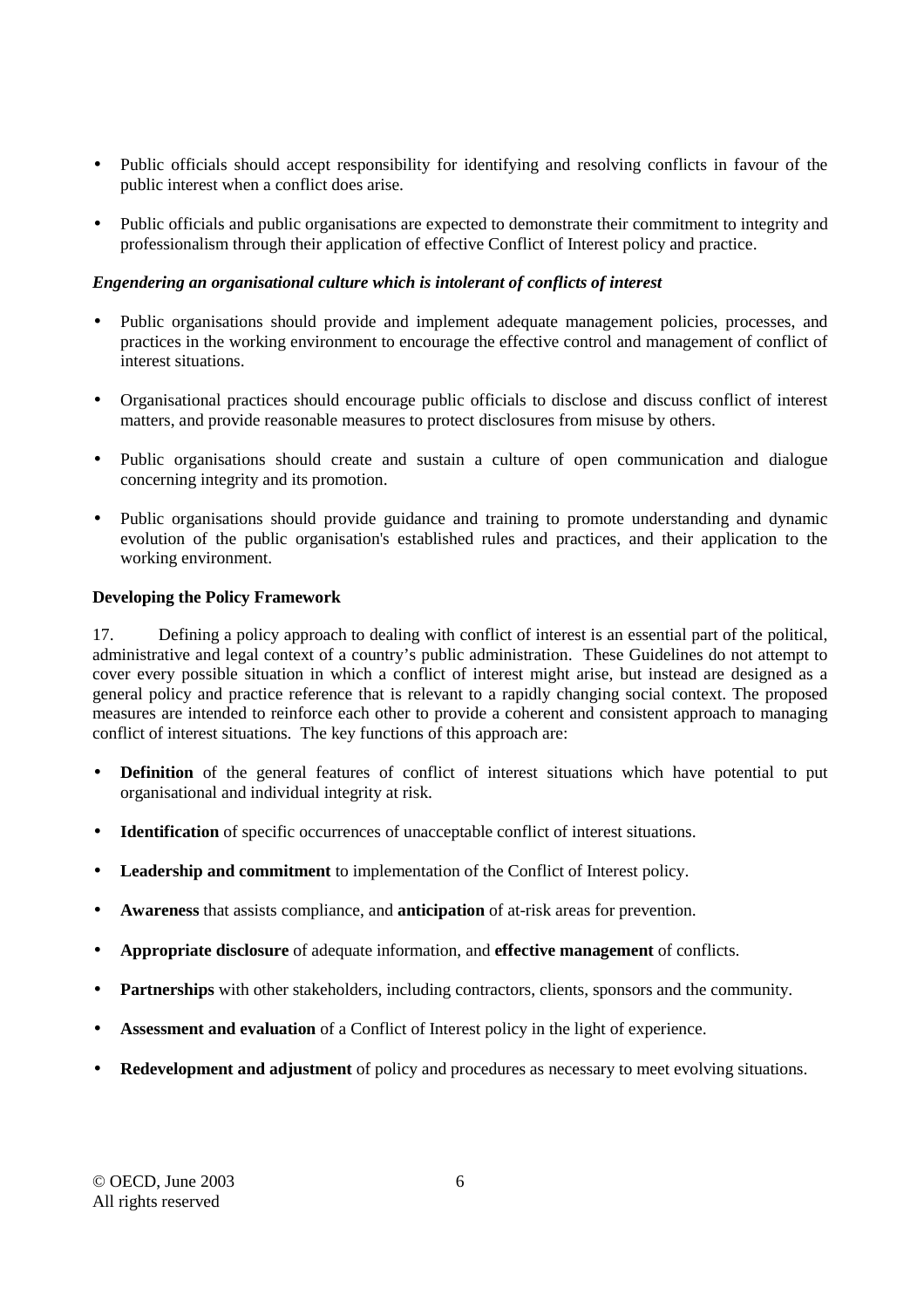### **1.1. Identify relevant conflict of interest situations**

## *1.1.1. Provide a clear and realistic description of what circumstances and relationships can lead to a conflict of interest situation.*

- a) The general description of conflict of interest situations should be consistent with the fundamental idea that there are situations in which the private interests and affiliations of a public official create, or have the potential to create, conflict with the proper performance of his/her official duties. The description should emphasise the overall aim of the policy -- fostering public trust in government institutions.
- b) The description should also recognise that, while some conflict of interest situations may be unavoidable in practice, public organisations have the responsibility to define those particular situations and activities that are incompatible with their role or public function because public confidence in the integrity, impartiality, and personal disinterestedness of public officials who perform public functions could be damaged if a conflict remains unresolved.
- c) The policy should give a range of examples of private interests which could constitute conflict of interest situations: financial and economic interests, debts and assets, affiliations with for-profit and non-profit organisations, affiliations with political, trade union or professional organisations, and other personal-capacity interests, undertakings and relationships (such as obligations to professional, community, ethnic, family, or religious groups in a personal or professional capacity, or relationships to people living in the same household).
- d) More focused examples of unacceptable conduct and relationships should be provided for those groups that are working in at-risk areas, such as the public-private sector interface, government procurement, regulatory and inspectorial functions, and government contracting. Specific attention needs to be given to functions which are subject to close public scrutiny or media attention.

## *1.1.2. Ensure that the Conflict of Interest policy is supported by organisational strategies and practices to help with identifying the variety of conflict of interest situations.*

- a) Laws and codes, as primary sources, should state the necessary definitions, principles and essential requirements of the Conflict of Interest policy.
- b) In addition, guidelines and training materials, as well as advice and counselling, should provide practical examples of concrete steps to be taken for resolving conflict of interest situations, especially in rapidly-changing or "grey" areas such as private-sector sponsorships, privatisation and deregulation programmes, NGO relations, political activity, public-private partnerships and the interchange of personnel between sectors.

# **1.2. Establish procedures for identifying, managing and resolving conflict of interest situations**

## *1.2.1. Ensure that public officials know what is required of them in relation to identifying and declaring conflict of interest situations.*

a) *Initial disclosure on appointment or taking up a new position* -- Develop procedures that enable public officials, when they take up office, to identify and disclose relevant private interests that potentially conflict with their official duties. Such disclosure is usually formal, (by means of *registration* of information identifying the interest), and is required to be provided periodically, (generally on commencement in office and thereafter at regular intervals, usually annually), and in writing. Disclosure is not necessarily required to be a public process: internal or limited-access disclosure within the public organisation, together with appropriate resolution or management of any conflicts,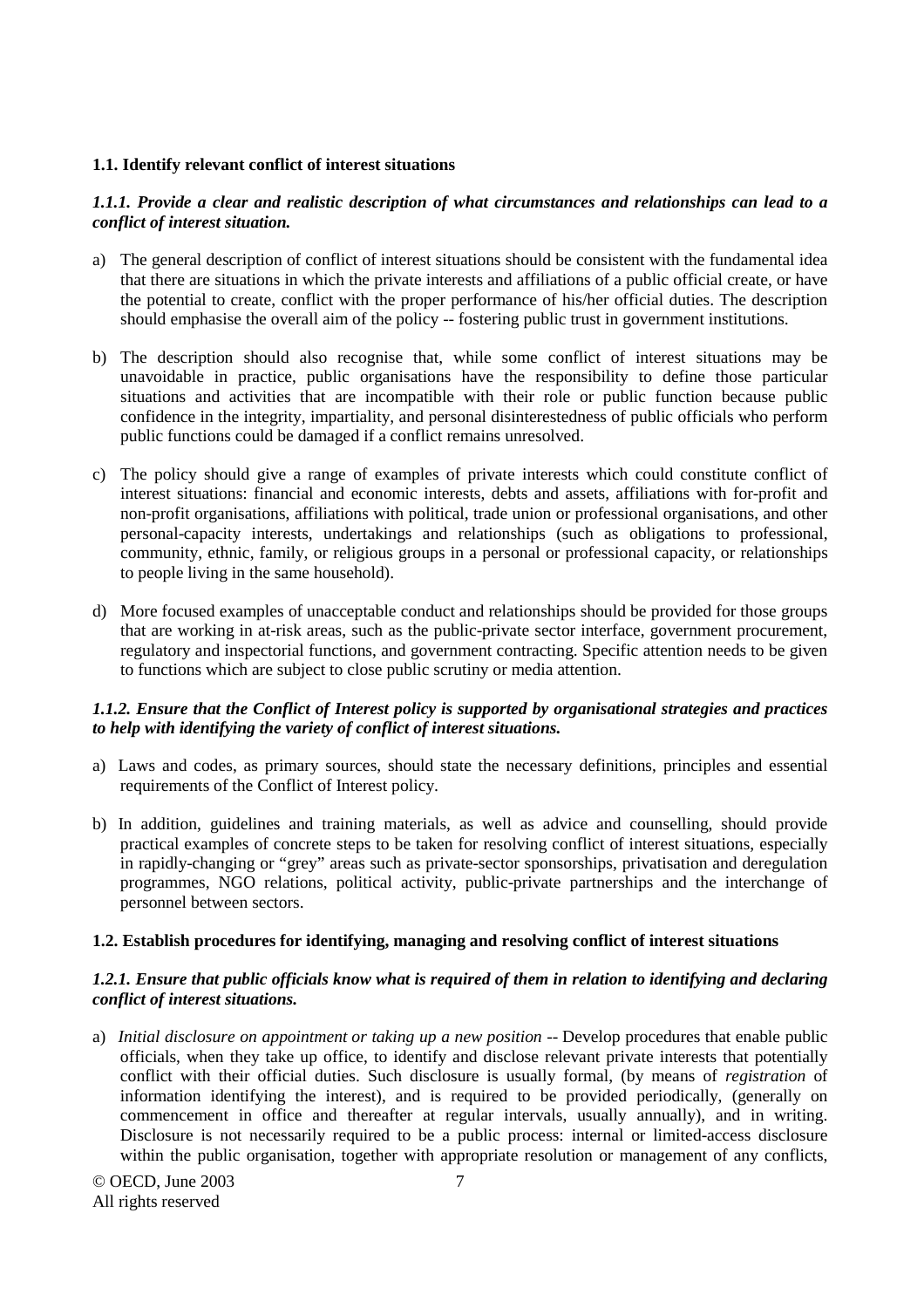may be sufficient to achieve the policy objective of the process -- encouraging public confidence in the integrity of the public official and their organisation. In general, the more senior the public official, the more likely it is that public disclosure will be appropriate; the more junior, the more likely it is that internal disclosure to the management of the official's organisation will be sufficient.

- b) *In-service disclosure in office* **--** Make public officials aware that they must promptly disclose all relevant information about a conflict when circumstances change after their initial disclosure has been made, or when new situations arise, resulting in an emergent conflict of interest. As with formal registration, *ad hoc* disclosure itself is not necessarily required to be a public process: internal declaration may be sufficient to encourage public confidence that integrity is being managed appropriately.
- c) *Completeness of disclosure* **--** Determine whether disclosures of interests contain sufficient detail on the conflicting interest to enable an adequately-informed decision to be made about the appropriate resolution. The responsibility for the adequacy of a disclosure rests with the individual public official.
- d) *Effective disclosure process* **--** Ensure that the organisation's administrative process assists full disclosure, and that the information disclosed is properly assessed, and maintained in up-to-date form. It is appropriate that the responsibility for providing adequate disclosure of relevant information should rest with individual officials. Ensure that the responsibility for providing relevant information rests with individual officials and this requirement is explicitly communicated and reinforced in employment and appointment arrangements and contracts.

## *1.2.2. Set clear rules on what is expected of public officials in dealing with conflict of interest situations.*

- a) *Dealing with conflicting private interests* -- Public officials should be required to accept responsibility for identifying their relevant private interests. An organisation's policy statement should make it clear that the registration or declaration of a private interest does not in itself resolve a conflict. Additional measures to resolve or manage the conflict positively must be considered.
- b) *Resolution and management options* -- Options for positive resolution or management of a continuing or pervasive conflict can include one or more of several strategies as appropriate, for example:
	- − Divestment or liquidation of the interest by the public official.
	- − Recusal of the public official from involvement in an affected decision-making process.
	- Restriction of access by the affected public official to particular information.
	- − Transfer of the public official to duty in a non-conflicting function.
	- − Re-arrangement of the public official's duties and responsibilities.
	- − Assignment of the conflicting interest in a genuinely 'blind trust' arrangement.
	- − Resignation of the public official from the conflicting private-capacity function, and/or
	- − Resignation of the public official from their public office.
- c) *Recusal and restriction* **--** Where a particular conflict is not likely to recur frequently, it may be appropriate for the public official concerned to maintain their current position but not participate in decision-making on the affected matters, for example by having an affected decision made by an independent third party, or by abstaining from voting on decisions, or withdrawing from discussion of affected proposals and plans, or not receiving relevant documents and other information relating to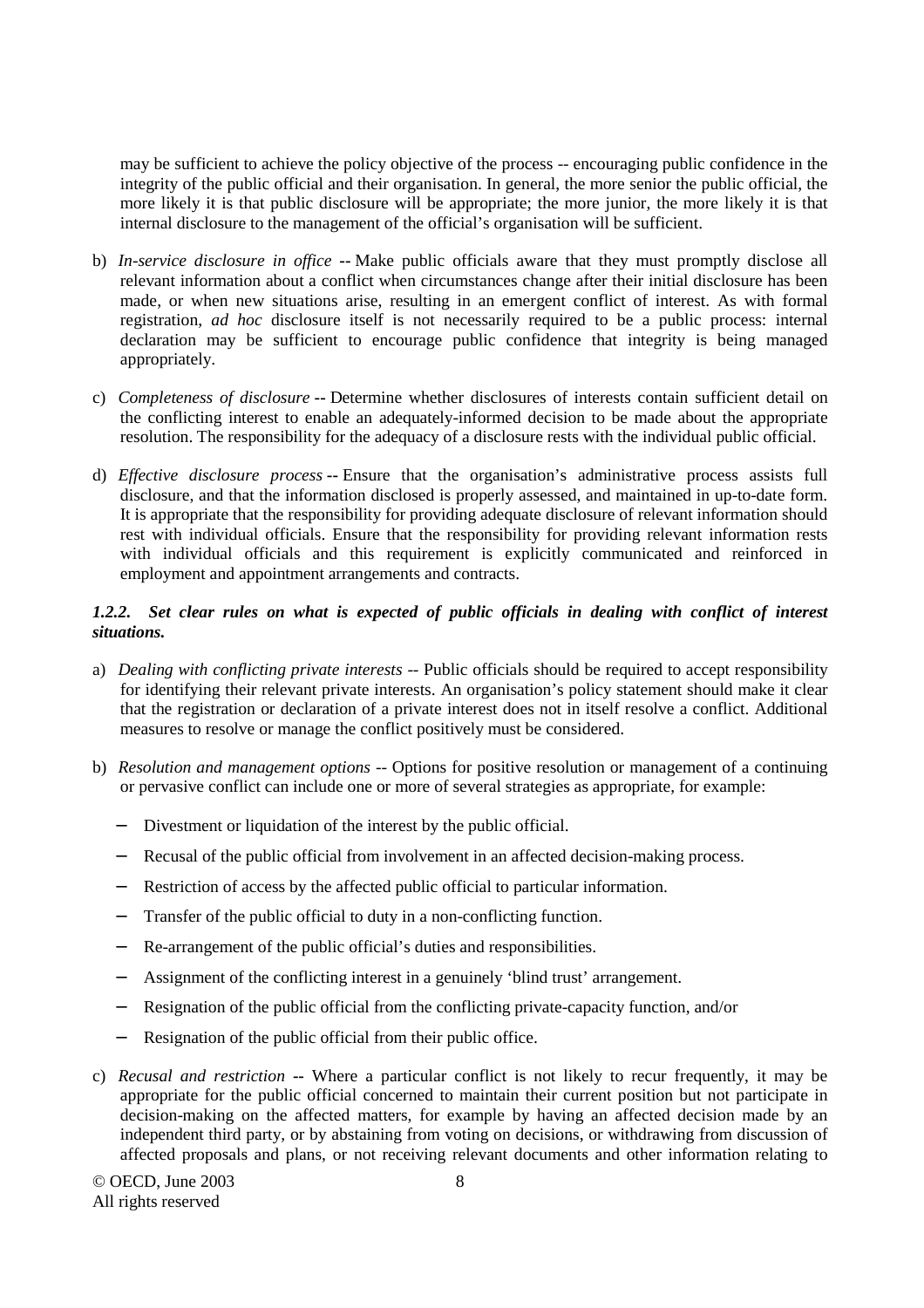their private interest. The option of re-assigning certain functions of the public official concerned should also be available, where a particular conflict is considered likely to continue, thereby making *ad hoc* recusal inappropriate. Particular care must be exercised to ensure that all affected parties to the decision know of the measures taken to protect the integrity of the decision-making process where recusal is adopted.

- d) *Resignation --* Public officials should be required to remove the conflicting private interest if they wish to retain their public position and the conflict of interest cannot be resolved in any other way (for example by one or more of the measures suggested above). Where a serious conflict of interest cannot be resolved in any other way, the public official should be required to resign from their official position. The Conflict of Interest policy (together with the relevant employment law and/or employment contract provisions) should provide the possibility that their official position can be terminated in accordance with a defined procedure in such circumstances.
- e) *Transparency of decision-making* **--** Registrations and declarations of private interests, as well as the arrangements for resolving conflicts, should be clearly recorded in formal documents, to enable the organisation concerned to demonstrate, if necessary, that a specific conflict has been appropriately identified and managed. Further disclosure of information about a conflict of interest may also be appropriate in supporting the overall policy objective, for example by demonstrating how the disclosure of a specific conflict of interest was recorded and considered in the minutes of a relevant meeting.

## **Implementing the Policy Framework**

18. While it is primarily the responsibility of individual public officials to be aware of possible conflicts of interest, public bodies and government organisations have the responsibility to ensure that the Conflict of Interest policy is implemented effectively. Particular attention needs to be paid to at-risk areas and functions, especially where significant conflicts are more likely to arise or to prove more damaging to organisational integrity and public confidence. In so doing, the potential for overly-complex procedures to discourage compliance should be recognised.

# **2.1. Demonstrate leadership commitment**

*2.1.1. Leadership* **--** All public officials, particularly more senior public officials and senior managers, should arrange their private-capacity interests in a manner that preserves public confidence in their own integrity and the integrity of their organisation, and sets an example to others. Mere compliance with the letter of the Conflict of Interest policy or law, narrowly interpreted, is not generally sufficient to encourage public confidence in an organisation's integrity.

## *2.1.2. Commitment -- Organisations should take responsibility for the effective application of their Conflict of Interest policy, by:*

a) *Deciding in individual cases* -- Managers must be prepared to exercise judgement when dealing with a disclosure of private interests. In particular, they should consider carefully the larger question of whether a reasonable person who is in possession of the relevant facts would be likely to think that the organisation's integrity was at risk from an unresolved conflict of interest. When determining the most appropriate solution to resolve or manage the actual conflict situation, managers should weigh the interests of the organisation, the public interest, and the legitimate interests of employees, as well as other factors -- including in specific cases the level and type of position held by the public official concerned, and the nature of the conflict.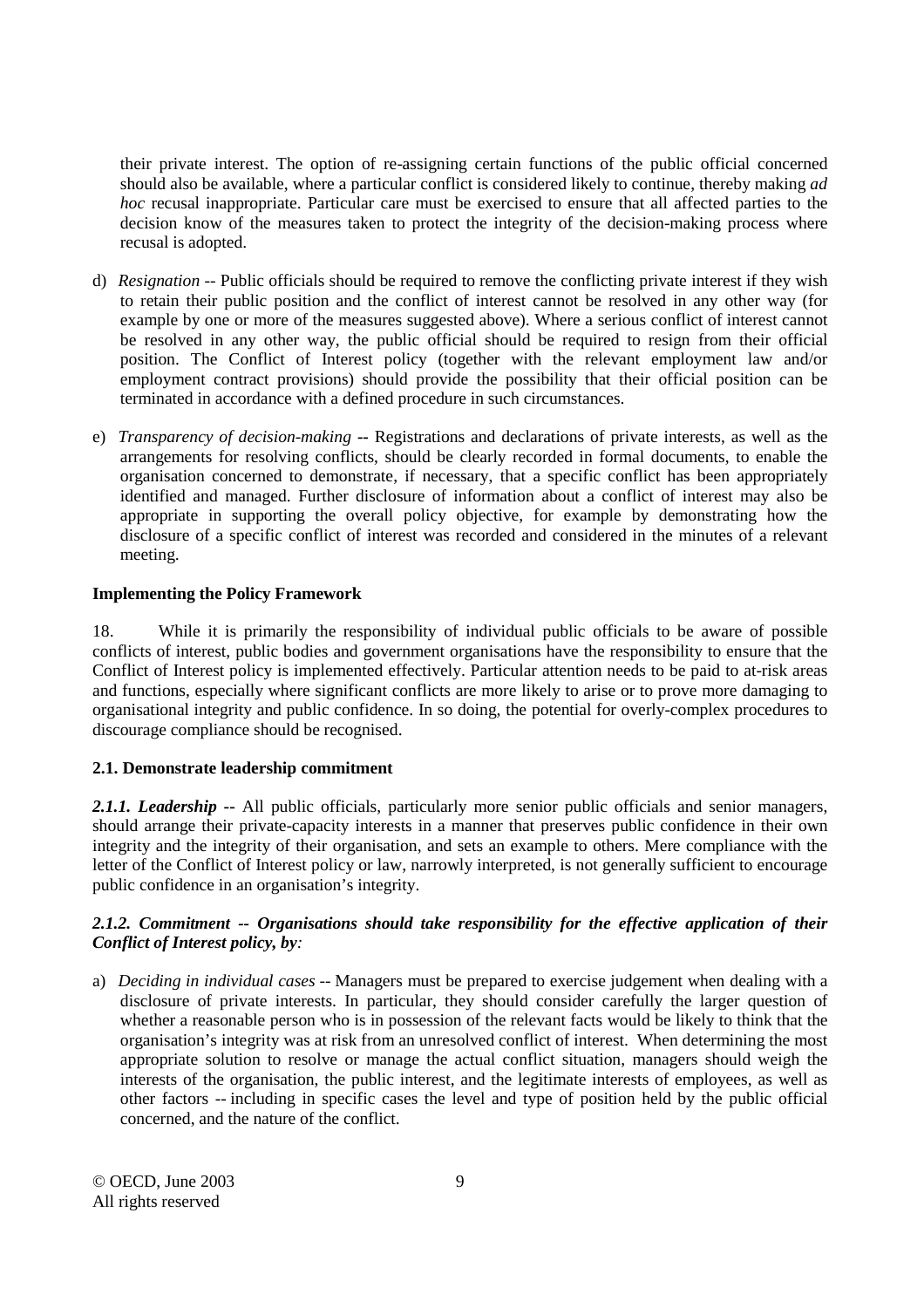*b) Monitoring and evaluating the effectiveness of the policy --* Over time, organisations should ensure that the policy remains effective and relevant in dealing with current and anticipated conflicts in a continuously evolving environment, and change or redevelop the policy as necessary.

#### **2.2. Create a partnership with employees: awareness, anticipation and prevention**

### *2.2.1. Ensure wide publication and understanding of the Conflict of Interest policy.*

- a) *Publish the Conflict of Interest policy* -- Give all new public officials, upon initial appointment and on taking up a new position or function, a clear and concise statement of the current Conflict of Interest policy.
- b) *Give regular reminders* -- Regularly remind public officials of the application of the policy in changing circumstances, and in particular ensure that public officials know how the rules are applied in the organisation and what their own responsibilities are. For example, an organisation's *Code of Conduct* can be tailored as a practical instrument for setting and communicating Conflict of Interest standards both to public officials and the wider public.
- c) *Ensure that rules and procedures are available* -- Provide up-to-date information about the organisation's policy, rules and administrative procedures relevant to conflict of interest, and clearly establish any additional requirements specific to the organisation.
- d) *Provide guidance* -- Support public officials with information and advice, including real-world examples and discussions on how specific conflict situations have been handled in the past and are expected to be handled in the future. In particular, consult with staff on the application of the policy, and ensure that the policy's rationale is understood and accepted.
- e) *Provide assistance* -- Identify sources of appropriate assistance for public officials who are in doubt about the application of the policy, and widely publicise how to obtain such advice. Make such advice available to clients of the organisation and others, including contractors, agents, and partnering bodies, to assist stakeholders to be well-informed. Such advice may be especially valuable to parties who may feel that the public organisation's Conflict of Interest policy is not fully effective but are reluctant to complain formally to the organisation concerned.

### *2.2.2. Review 'at-risk' areas for potential conflict of interest situations.*

- a) *Additional employment* -- Define the circumstances, including the required authorisation procedures, under which public officials may engage in ancillary ("outside") employment while retaining their official position.
- b) *"Inside" information* -- Make sure that information collected or held by public organisations which is not in the public domain, or information obtained in confidence in the course of official functions, is understood to be privileged, and is effectively protected from improper use or disclosure.
- c) *Contracts* -- Consider the circumstances in which the preparation, negotiation, management, or enforcement of a contract involving the public organisation could be compromised by a conflict of interest on the part of a public official within the public organisation.
- d) *Gifts and other forms of benefit* Consider whether the organisation's current policy is adequate in recognising conflicts of interest arising from traditional and new forms of gifts or benefits.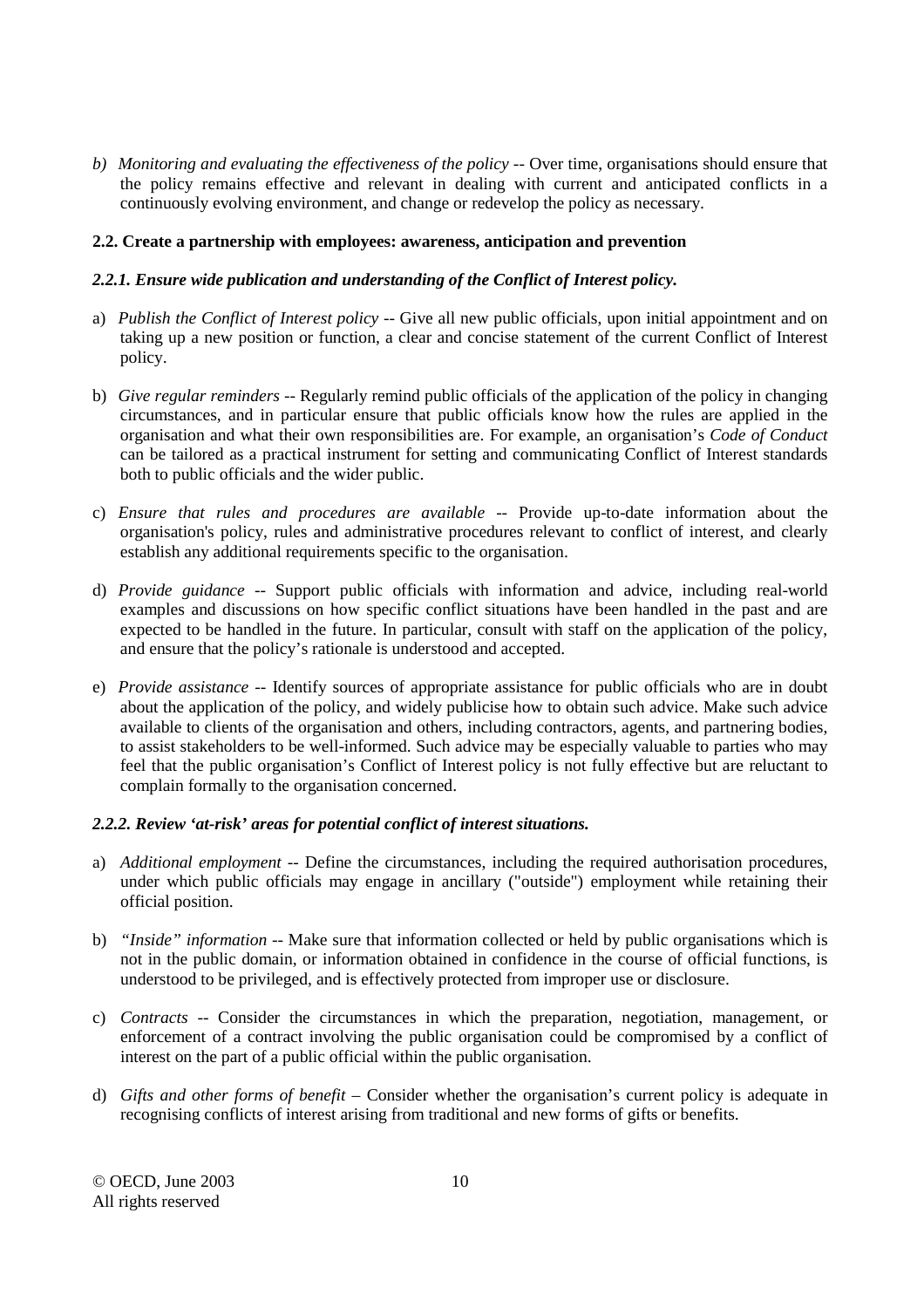- e) *Family and community expectations* -- Consider whether the organisation's current policy is adequate in recognising conflicts of interest arising from expectations placed on public officials by their family and community, especially in a multicultural context.
- f) '*Outside' appointments* -- Define the circumstances, including the required authorisation procedures, under which a public official may undertake an appointment on the board or controlling body of, for example, a community group, an NGO, a professional or political organisation, another government entity, a government-owned corporation, or a commercial organisation which is involved in a contractual, regulatory, partnership, or sponsorship arrangement with their employing organisation.
- g) *Activity after leaving public office* -- Define the circumstances, including the required authorisation procedures, under which a public official who is about to leave public office may negotiate an appointment or employment or other activity, where there is potential for a conflict of interest involving the organisation.

#### *2.2.3 Identify preventive measures that deal with emergent conflict situations.*

- a) *Meeting procedures* -- Enable participants in official decision-making to foresee potential conflicts, where feasible: for example by providing meeting agendas in advance; record in meeting proceedings any conflicts that arise and the measures taken to resolve them.
- b) *Recusal* -- Establish clear rules and efficient procedures (for example, a register of interests for board members, advisors and senior management), to ensure that *ad hoc* conflicts of interest are made transparent so that decision-making is not compromised.
- c) *Screening processes* -- As part of selection processes, require identification in advance of relevant interests, and discuss possible strategies for resolution of identified conflicts; obtain appropriate clearances (such as tax clearance certificates), declarations or undertakings, to identify and deal with potential conflict of interest situations at an early stage.
- d) *Periodic system assessment* **--** Review the implementation of policy and procedures on a regular basis and update mechanisms and procedures to ensure their relevance to a constantly evolving situation. Consider the relevance of current assumptions – for example concerning the impact of new technology, which makes possible 'day-trading' of stocks and shares via the Internet, which in turn could necessitate daily disclosures of an individual's changing pecuniary interests. Draw on surveys of client and partner bodies' experience of risk, where appropriate, partly to engage a broader set of experience, and partly to indicate continuing commitment to the process of risk-management and safeguarding the organisation's integrity.

#### *2.2.4. Develop an open organisational culture where dealing with conflict of interest matters can be freely raised and discussed.*

- a) *Involve employees, their representatives and other interested parties* in the review of existing Conflict of Interest policy. Their opinion, as users, on the daily problems faced in the implementation of the Conflict of Interest policy can substantially contribute to the improvement of existing measures.
- b) *Consult* on future prevention measures to bring a practical aspect into the policy-making process and to build a common understanding that is vital for the implementation of agreed policy.
- c) *Assist understanding* by providing training for public officials to develop an understanding of the relevant general principles and specific rules, and to help them improve decision-making skills for practical application.

© OECD, June 2003 All rights reserved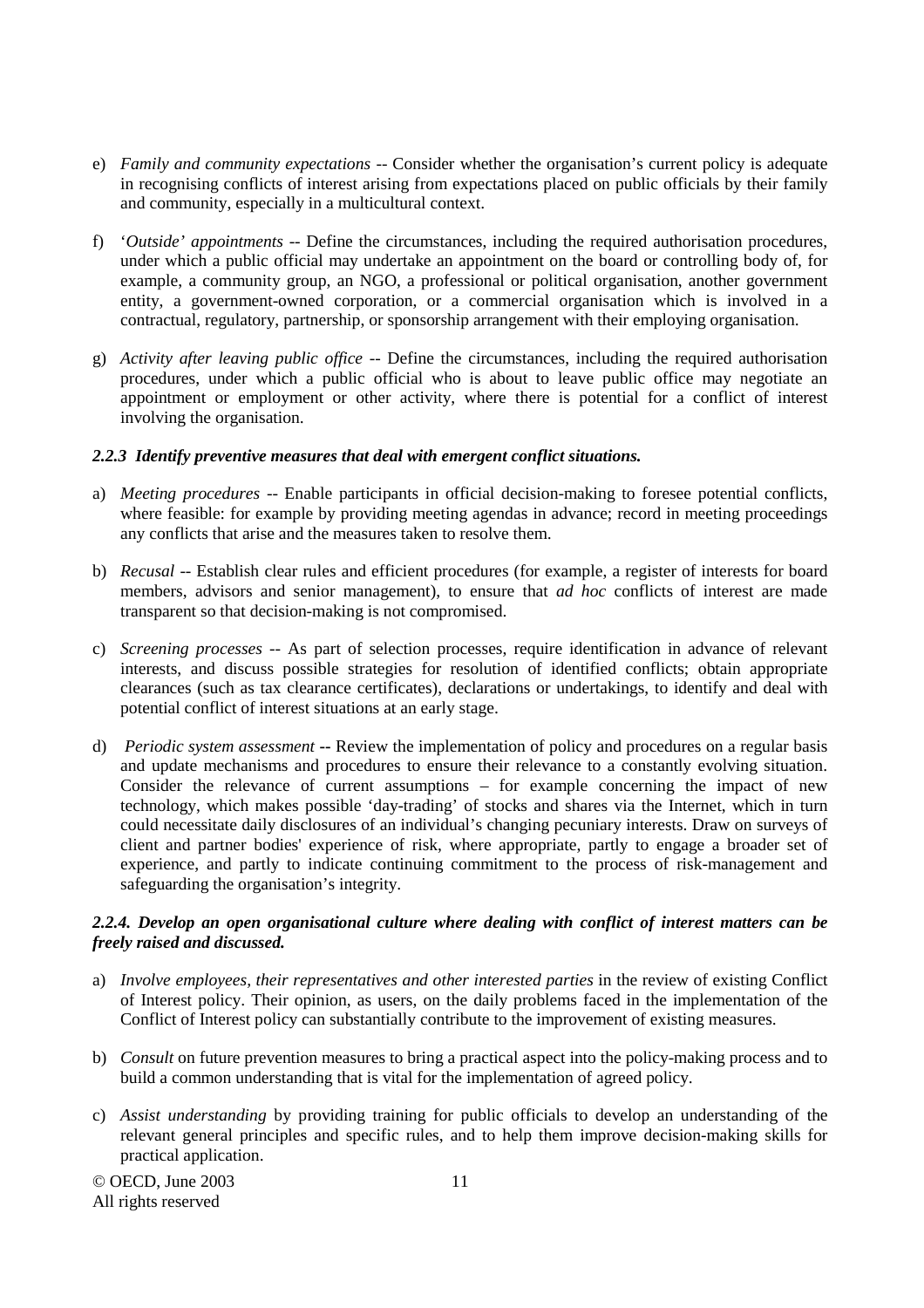d) *Provide support mechanisms* for assisting managers in reviewing and improving their skills in identifying and resolving or managing conflicts in their day-to-day work.

## **2.3. Enforce the Conflict of Interest policy**

### *2.3.1. Provide procedures for establishing a conflict of interest offence, and proportional consequences for non-compliance with Conflict of Interest policy including disciplinary sanctions.*

- a) *Personal consequences* -- Non-compliance with the organisation's Conflict of Interest policy should generally be regarded as, at minimum, a disciplinary matter, while more serious breaches involving an actual conflict could result in sanctions for abuse of office, or prosecution for a corruption offence. Other sanctions may apply to the public official depending on the seriousness of the breach -- for example, a simple failure to register a relevant interest as required, compared with a more serious refusal to resolve an actual conflict of interest of which the public official is aware. Sanctions should be enforceable, to the extent of ultimately affecting the appointment or career of the public official involved where appropriate.
- b) *Management measures* **--** Positive management can provide effective complementary forms of redress for breaches of Conflict of Interest policy, and can be effective in dissuading those who would seek to benefit, directly or indirectly, from such breaches. Such measures could include retroactive cancellation of affected decisions and tainted contracts, and exclusion of the beneficiaries -- whether corporations, individuals, or associations, etc. -- from future processes. Such exclusion measures may operate for a given period of time, within given contract monetary limits, or for certain types of activities.

## *2.3.2. Develop monitoring mechanisms to detect breaches of policy and take into account any gain or benefit that resulted from the conflict.*

- a) *Controls* -- Ensure that management and internal controls as well as external oversight institutions such as independent auditors or an ombudsman -- work together to detect those who do not comply with required standards. Appropriate reporting for independent oversight institutions, and the publication of regular reports on the implementation of integrity-management arrangements and on the progress of any investigation, can play an important role in encouraging compliance with policy and discouraging abuse of the integrity-management process.
- b) *Complaint-handling* -- Develop complaint mechanisms to deal with allegations of non-compliance, and devise effective measures to encourage their use. Provide clear rules and procedures for whistleblowing, and take steps to ensure that those who report violations in compliance with stated rules are protected against reprisal, and that the complaint mechanisms themselves are not abused.

### 2.3.3. Co-ordinate prevention and enforcement measures and integrate them into a coherent *institutional framework.*

- a) *Policy Responsibility* -- Identify a central function, not necessarily an independent organisation or government agency, as being responsible for the development and maintenance of the Conflict of Interest policy and procedures; this function could also evaluate and provide guidance on agencies' management of Conflict of Interest policy and procedures, as well as selecting 'champion' organisations and disseminating their best practices.
- b) *Synergies* -- Consider the combined use of complementary instruments to support related policy objectives; for example, disclosure systems that require regular declaration of financial and other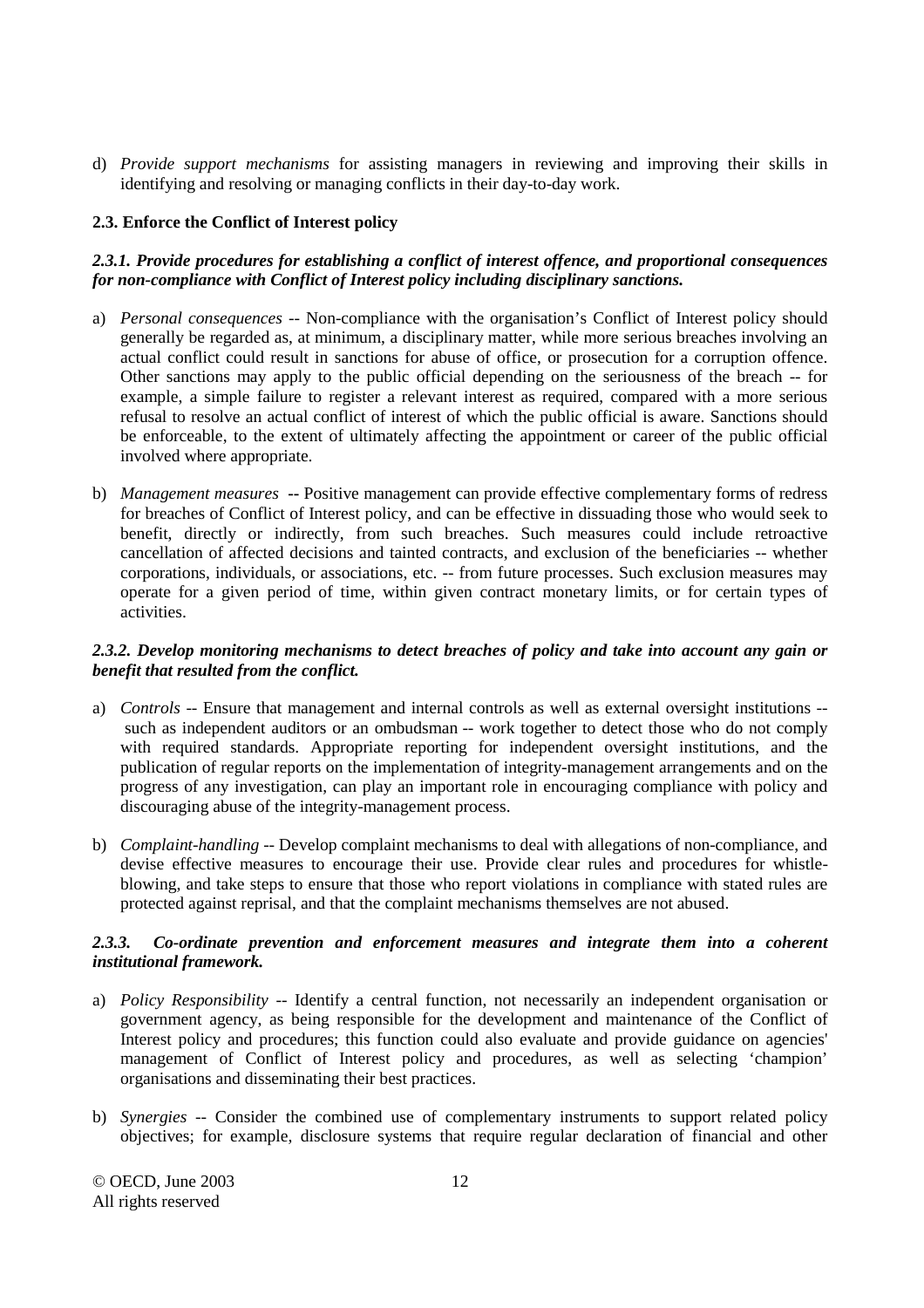interests can prevent potential conflicts of interest, help to detect illicit enrichment of public officials, and also help to deter corrupt practices.

c) *Consistency of Laws* -- Harmonise existing laws with the Conflict of Interest policy to remove conflicts and enable effective enforcement of the policy, including disclosure requirements and sanctions.

#### **2.4. Initiate a new partnership with the business and non-profit sectors**

19. Mechanisms for resolving conflict of interest situations must be kept up-to-date in the context of increasing co-operation between public organisations and the business and non-profit sectors. This is particularly crucial when appointing representatives to public bodies from other sectors to benefit from their particular experience, knowledge and involvement.

#### *2.4.1. Create partnerships for integrity with the business and non-profit sectors by involving them in the elaboration and implementation of the Conflict of Interest policy for public officials.*

- a) *Stakeholder Involvement* -- Engage representatives of the business and non-profit sectors in reviewing the policy in order to have their views on the problems of implementation, and possible applications of the policy.
- b) *Consultation* -- Ensure that proposed standards reflect actual public expectations by involving the business and non-profit sectors in the design of new integrity measures. Consultations could be used to identify or negotiate mutually acceptable solutions and encourage co-operation in the implementation process.

#### *2.4.2. Anticipate potential conflict of interest situations when public organisations invite the involvement of persons representing businesses and the non-profit sector.*

- a) *Potential problems* -- Anticipate potential problems in order to maximise the benefit of involving representatives from other sectors in the work of public bodies -- such as boards and advisory bodies – by identifying situations where the involvement of these representatives could result in a conflict of interest.
- b) *Safeguards* -- Set up mechanisms that prevent confidential information, authority or influence gained through involvement in the activities of public bodies, from being used for personal gain or for the improper advantage of other businesses and non-profit organisations. Examples of potentially effective prevention mechanisms include the restriction of an individual's access to particular information, formally recording the fact that a specific individual has had access to particular confidential information, and requiring the identification of relevant private and business interests of appointees from the business and non-profit sectors.

### *2.4.3. Raise awareness of the Conflict of Interest policy when dealing with other sectors, and include safeguards against potential conflict of interest situations when co-operating with the business and nonprofit sectors.*

a) *Provide information* **--** Make other organisations aware of the potential consequences of noncompliance (which can include the termination or retrospective cancellation of a contract, recording and publicising a proven breach in a register, or prosecution for criminal offences such as corruption). Assist partner organisations, for example through providing contractors with training in compliance with and enforcement of the stated requirements.